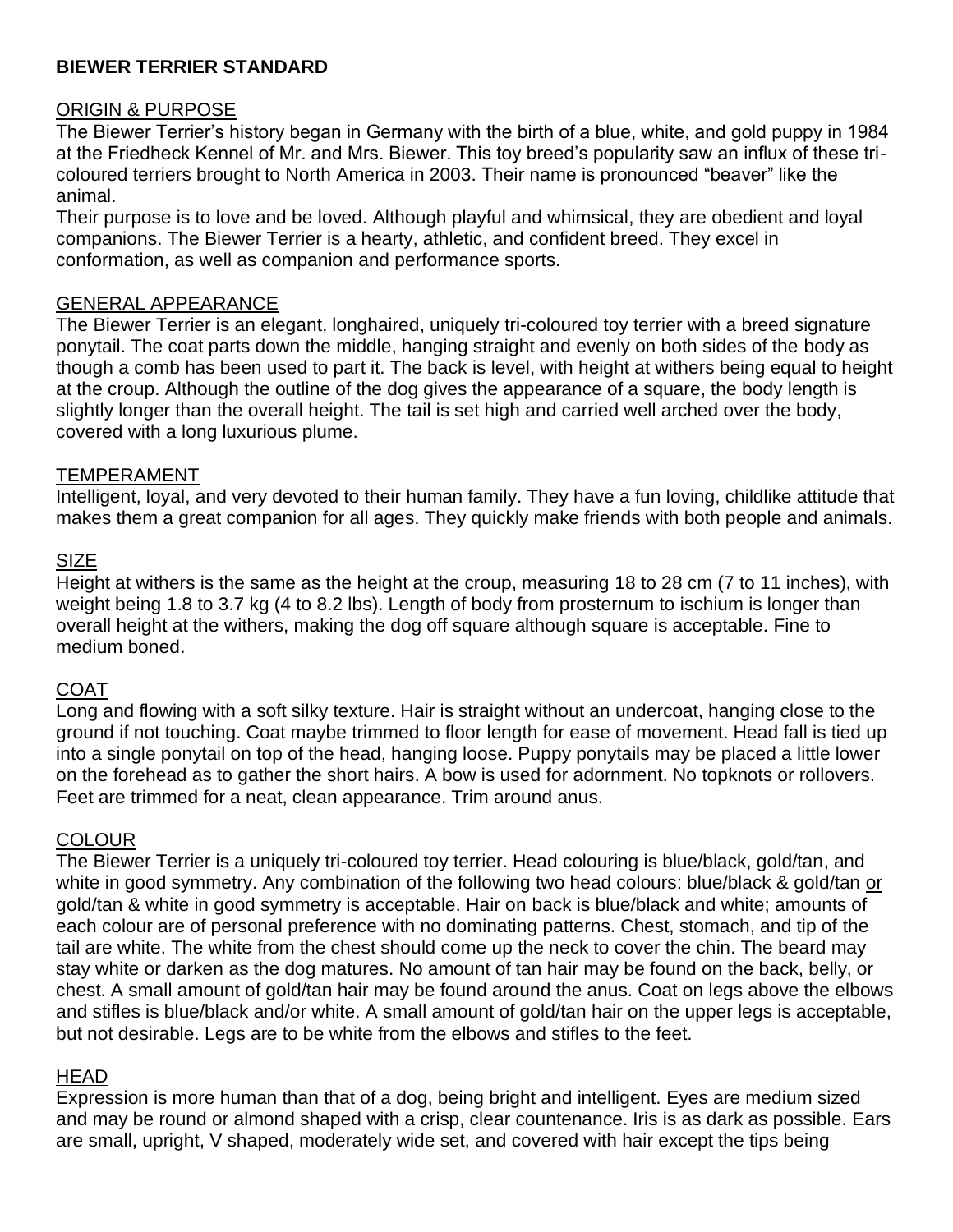shaved. They are set to the back of the skull and the base is level with the eyes. Skull is slightly rounded. Moderate stop. Muzzle is one-third the length of the head. Eye rims, nose, and lips are completely black. Level or scissor bite. Teeth are straight and even.

# NECK

Moderate in length, free from throatiness.

## FOREQUARTERS

Forelegs should be straight, elbows neither in nor out. Angulation is moderate. Shoulders are nicely laid back to allow for good reach and freedom of movement. Elbows are set close to the body. Legs are straight when viewed from the front, muscular and covered with hair. Pasterns should be upright and straight. Dewclaws may or may not be present*.* Feet are round with well-arched toes that are covered with hair, which may be trimmed to allow unimpeded movement or trimmed to show the shape of the foot. Pads are black and/or flesh. Nails are black or white.

# BODY

Length is slightly longer than the overall height, although square is acceptable. Chest comes to the elbows with a good width. Ribs are moderately sprung. Underline is slightly tucked up. Level backline. Loin is well developed and strong.

### HINDQUARTERS

Angulation moderate, in balance with the forequarters. Hind legs are straight when viewed from behind, muscular and covered with hair. Stifle is slightly bent when viewed from the side. Hocks are straight when viewed from behind, pointing neither in nor out. Dewclaws may or may not be present. Feet are round with well-arched toes that are covered with hair, which may be trimmed to allow unimpeded movement or trimmed to show the shape of the foot. Pads are black and/or flesh. Nails are black or white.

### TAIL

Set high and carried well-arched over the body in a graceful sickle curve. Covered with a long luxurious plume that lies to either side of the body. Length of tailbone must go to the stifles or beyond. When at rest, the tail may be relaxed. A kink in the tail that does not affect tail carriage is not to be faulted.

### GAIT

The Biewer Terrier moves with confidence and pride. Movement should be graceful, smooth, and straightforward without being stilted or hackneyed. When viewed from the side, the back line remains level and gives an impression of rapid movement, size considered. Hind legs should track in line with the front legs, going neither inside nor outside. Tail must be up when in motion.

### FAULTS

Any distinct deviation from the desired characteristics described in the breed standard with particular attention to the following:

- Over 3.7 kg (8.2lbs); under 1.8 kg (4lbs) as an adult;
- Over or undershot bite;
- Incomplete pigment on the eye rims, nose, and lips;
- Roach or rounded back; high in front or rear; hackneyed gait in adults;
- Incorrect placement of ponytail;
- Small amount of tan on the upper legs.